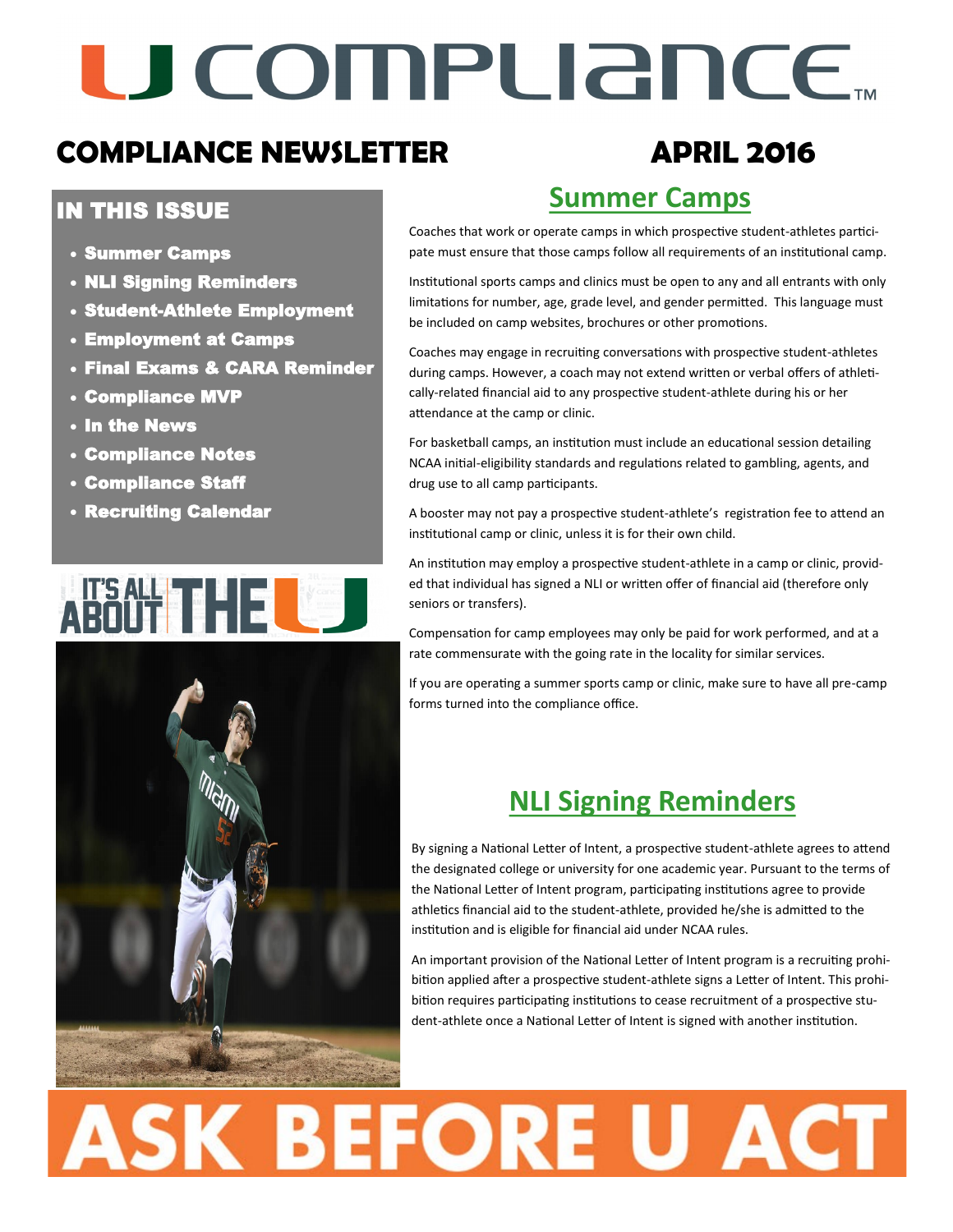# U COMPUANCE.

### **Student-Athlete Summer Employment**

**All student-athletes must notify the Compliance Office concerning their summer employment plans. Please direct student-athletes who will be employed to speak with the compliance office and turn in an employment verification form. Here are a few reminders concerning employment:**

- **Student-athletes must be paid only for work actually performed.**
- **The rate of pay must be equal to that of a normal employee performing the same task.**
- **Student-athletes may not be employed because of their reputation, fame, or publicity that they may bring to the employer.**
- **Student-athletes may not receive any benefits not generally available to all employees.**
- **Student-athletes may NOT be paid in advance of work performed.** *Note: Payment should be made by check or direct deposit only.*

#### **Employment at Institutional Camps or Clinics**

**Student-Athletes employed by an institutional camp or clinic must meet the following criteria:**

- **Must perform duties that are of a general supervisory character in addition to any coaching or officiating assignments.**
- **Compensation provided to the student-athlete must be commensurate with the going rate for camp or clinic counselors of similar teaching ability and camp or clinic experience. This means that a student-athlete may not be paid based on his or her value because of athletics reputation or fame.**
- **Student-Athletes who only lecture or participate in demonstrations at a camp or clinic may not be paid.**
- **Actual travel expenses (lodging, meals, prepaid plane tickets) may be paid to student-athletes for employment in an institutional camp or clinic only if such expenses are paid and procedures used for reimbursement of expenses for all employees of the camp or clinic.**

#### **COMPLIANCE MVP**

This month's compliance MVP comes to us from the ticket operations staff. We would like to thank Zach for his involvement with and support of the compliance staff, and his assistance with complimentary tickets.



Zach Bingham



### **Final Exam Reminders & Countable Athletically Related Activities**

Spring 2016 exams begin on April 27th and run through May 4th. **All athletically-related activities outside of the playing season are prohibited one week prior to the start of the final exam period (April 19th)**. This continues through the conclusion of each student-athlete's final exams. This excludes the sports that are within their declared playing season either during the week leading up to finals exams, or during final exams (Baseball, Track & Field, Rowing, Golf, Men's & Women's Tennis).

Additionally for sports outside of their declared playing season, **no more than four student-athletes** may be involved in skill related instruction with their coaches at any one time in any facility after April 15.

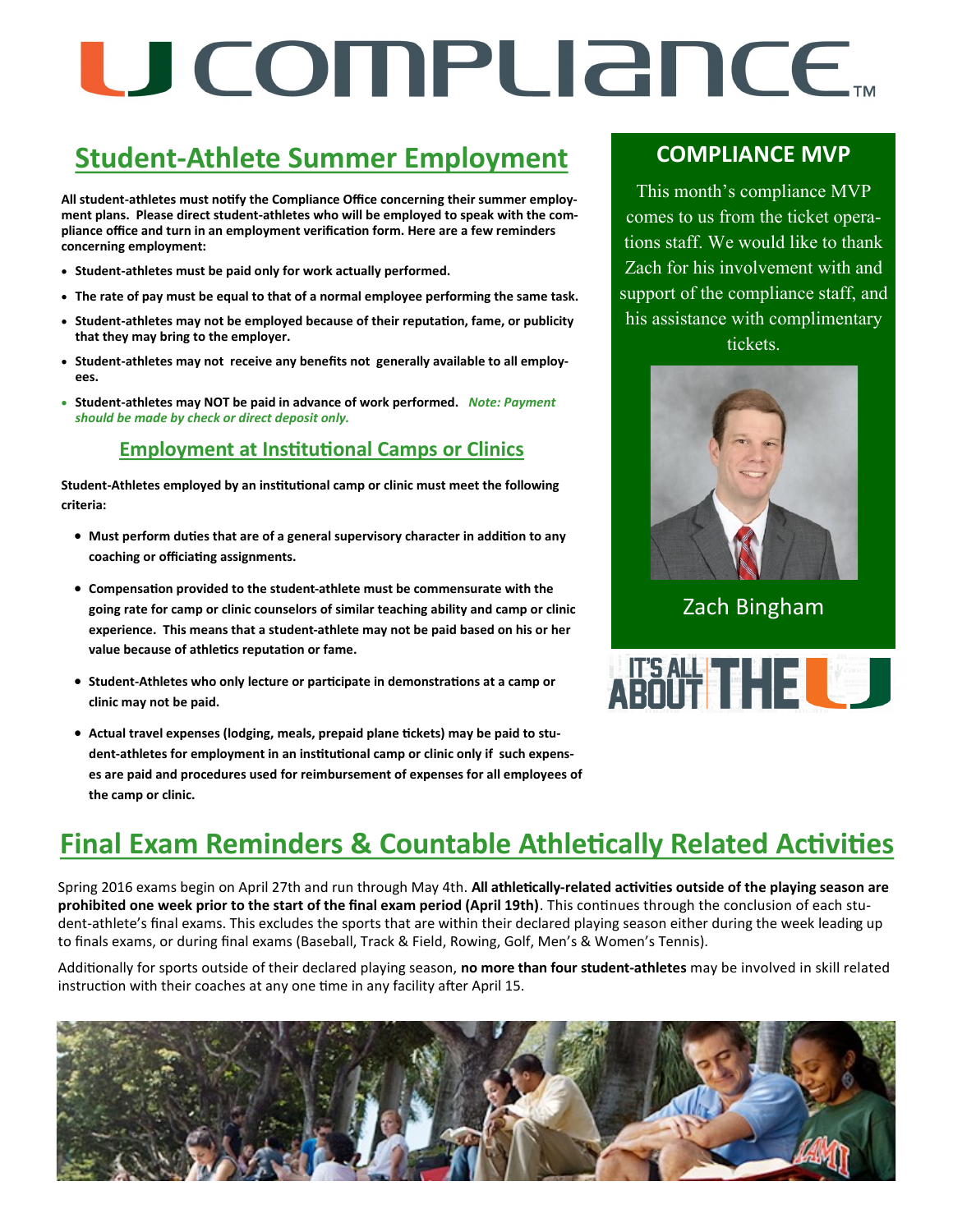# U COMPLIANCE.

#### **COMPLIANCE NOTES**

The University of Miami Department of Athletics has implemented drug testing policies, and institutional policies in accordance with NCAA rules and regulations. Should you have any questions or concerns about policies, please contact the Compliance office.

#### **COMPLIANCE STAFF**

**Craig Anderson**  Sr. Associate Athletic Director for **Compliance** craig.anderson@miami.edu | ext. 5542

**Dan Raben**  Assistant Athletic Director for **Compliance** d.raben1@miami.edu | ext. 8457

**Sheri Dooley** Associate Compliance Director, Student Services s.dooley@miami.edu | ext. 4428

**Megan Klein** Assistant Compliance Director, Rules Education megan.klein@miami.edu | ext. 8232

**Scott Cypen** Assistant Compliance Director, **Monitoring** s.cypen@miami.edu | ext. 2844

#### **In the News: Loaner Cars - Ole Miss Football**

An unnamed Ole Miss football player has been suspended 7 games after failing to return a loaner car he borrowed while his personal vehicle was being repaired. The violation was discovered last August.

Ole Miss announced that their player's use of three loaner vehicles over the course of six months constituted an impermissible benefit, thus leading to his suspension. The player's personal car was vandalized in April and maintained loaner vehicles into August, which is when the violation was discovered.

According to the report, the player paid for the repairs and return of his personal vehicle on July 7th. He then attempted to return the loaner vehicle, but claims he was informed that a return could only be made by the individual who arranged the loan (in this case, player's father).

As such, the player believed that it was the dealership's responsibility to pick up the loaner car from his apartment. However, the pick-up never occurred and the player maintained possession of the loaner car and continued to drive it around, as evidenced by numerous parking tickets.

As a result of the violation and in addition to the suspension, the player paid \$151.50 to a charity of his choice and performed 21 hours of community service.